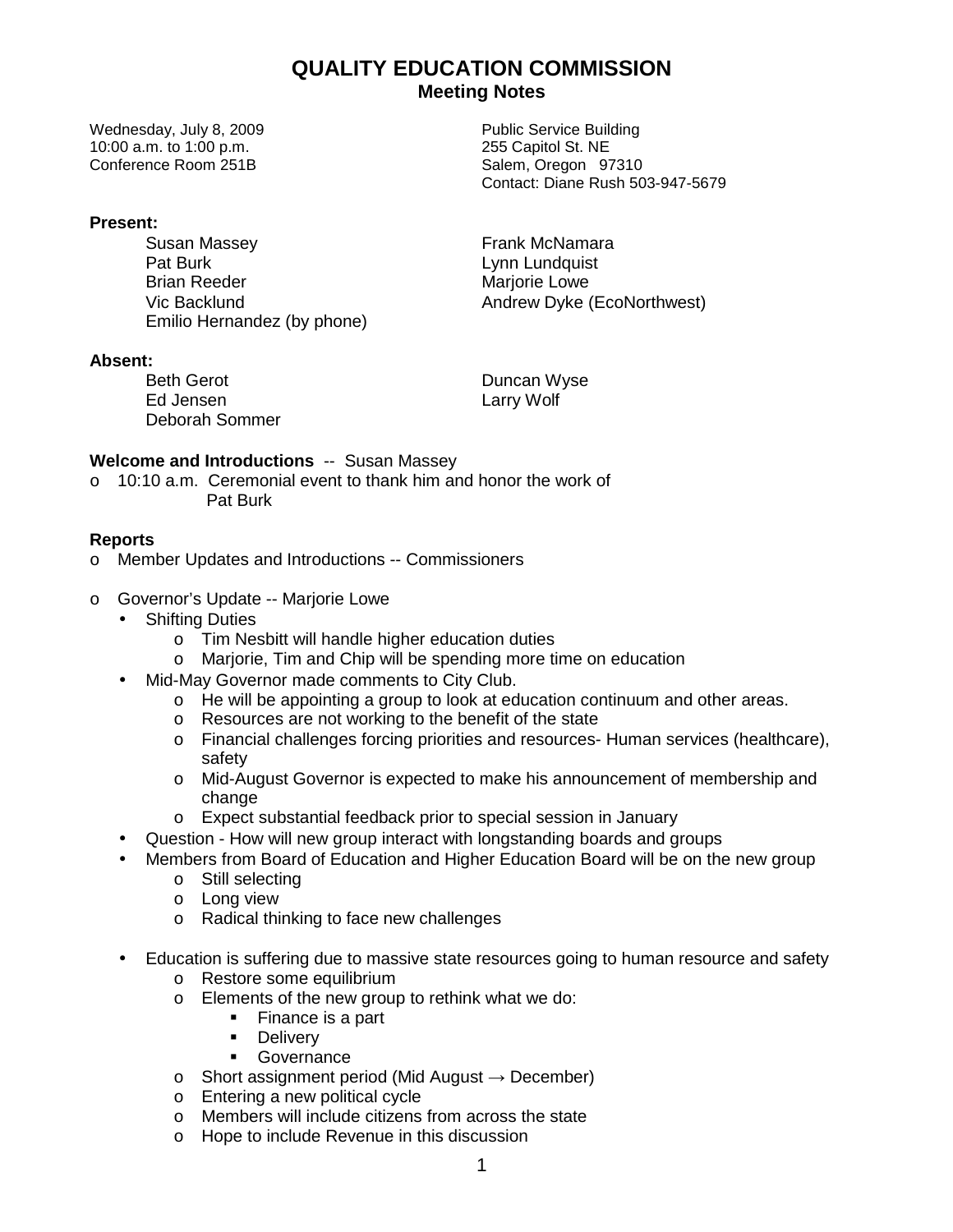- $\circ$  It is misleading to say we can fix the funding issue in higher ed just by fixing funding distribution formula
- o Must significantly alter cost structure
- o K-12, higher education, community colleges
- Marjorie has been involved in discussion on shifting from funding inputs to a model that funds outcomes
- No talk to sales tax
	- o Unions oppose sales tax
	- o Business opposed to business tax
- Reminded of the '03 Session chaired by Max Williams
- Could education funding be set outside the general fund?
	- o May become more stable, e.g., sales or consumer tax dedicated solely to education
- Dedicated revenue stream?
	- o 1¢ increase solely for education
- USDOE posted to ARRA website each state's plan and dollars they are receiving
	- o Must identify mix of elementary, community colleges, and higher education
	- o Other states funding plans are also posted
- Commissioner Frank McNamara has participated with the American Finance Association when they prepared a compendium, state-by-state, of all the financial information of each state
- Oregon is unique with the kicker
- Measure 5, ballot measure 50
- Health care costs to school districts
	- o \$1,000 per month per employee is the average for school districts
- Some states do not have balanced budgets
- Pat provided a summary of budget and legislative issues (Morgan not available this week)

## **Next Steps**

- o EcoNorthwest -- Andrew Dyke
	- Brian introduced Andrew Dyke of EcoNorthwest
	- Handout provided sample of report done by EcoNorthwest; walk through the report
	- Pat's question to clarify page 4
		- o There are changes coming on how a family identifies the race of their children
	- Vic discussed the Statesman Journal series on teachers, students and free or reduced lunch
		- o Salem/Keizer policy negotiated with union- any opening is offered first to existing teachers in their districts before being offered to any teachers outside the district
		- o Teachers prefer lower levels of poverty and ESL students
		- $\circ$  Brian explained that the result of this is high needs schools have a less experienced staff
		- o Andrew's comments on Hispanic Report it has not been released yet
		- o Pat has seen the draft of the Hispanic Report
- o Update on research project design -- Brian Reeder
	- (see handout) • Addresses questions:
		- o How would we go deeper?
			- o Why are some schools doing so much better than others?
			- o How do different groups come out? (ethnic, socio-economic, etc.)
			- o How do we close achievement gap?
	- Students are tested on subject matter they have not been taught yet
	- Trying to isolate the real reason -- if the student hasn't been exposed or if the student is not ready
	- If data is not available, it will be a school level analysis, not a student level analysis